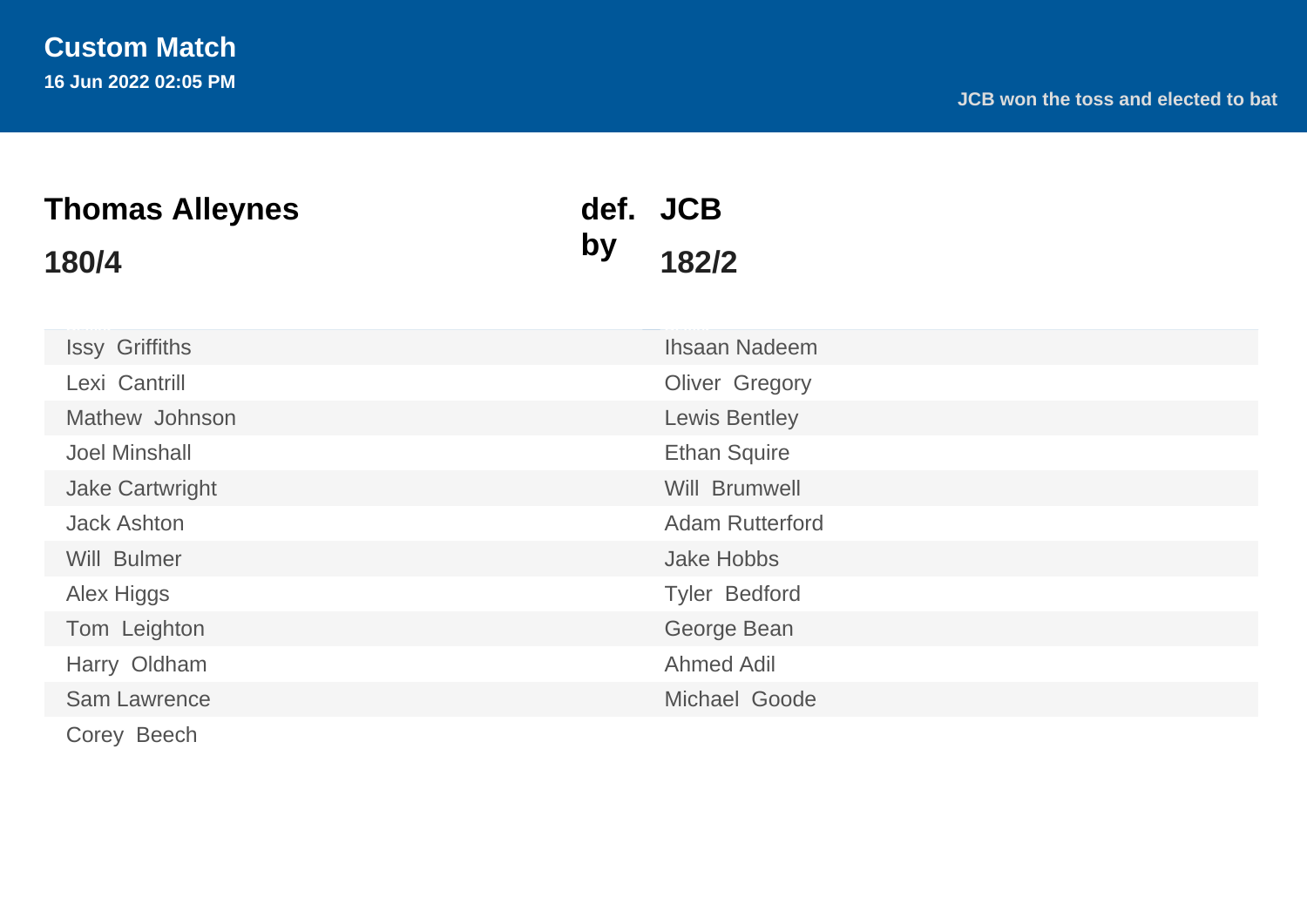## **JCB - 1st Innings (Batting)**

| <b>Name</b> |                                                           |                         | R              | B. | 4s             | 6s             | <b>MINS</b> | <b>SR</b> |
|-------------|-----------------------------------------------------------|-------------------------|----------------|----|----------------|----------------|-------------|-----------|
| I Nadeem    | $\dots$ 1.2141346.11.1.1.1411111.214141<br>4144214.112.11 | not out                 | 75             | 67 | 9              | $\mathbf{1}$   | 81          | 111.94    |
| O Gregory   | W                                                         | c S Lawrence b J Ashton | $\overline{0}$ | 3  | $\overline{0}$ | $\overline{0}$ | 14          | 0.00      |
| L Bentley   | $\dots$ 14.1.6144116441422.4441W                          | b I Griffiths           | 59             | 41 | 9              | $\overline{2}$ | 57          | 143.90    |
| E Squire    | .1.16.41.                                                 | not out                 | 13             | 9  | $\mathbf{1}$   |                | 12          | 144.44    |
| Extras      |                                                           | nb 2, wd 26, b 7, lb 0  | 35             |    |                |                |             |           |
| Total       |                                                           | 2 wickets, 20 overs     | 182            |    |                |                |             |           |

### **Fall of Wickets:**

9/1 (O Gregory, 2.3 overs), 156/2 (L Bentley, 17.1 overs)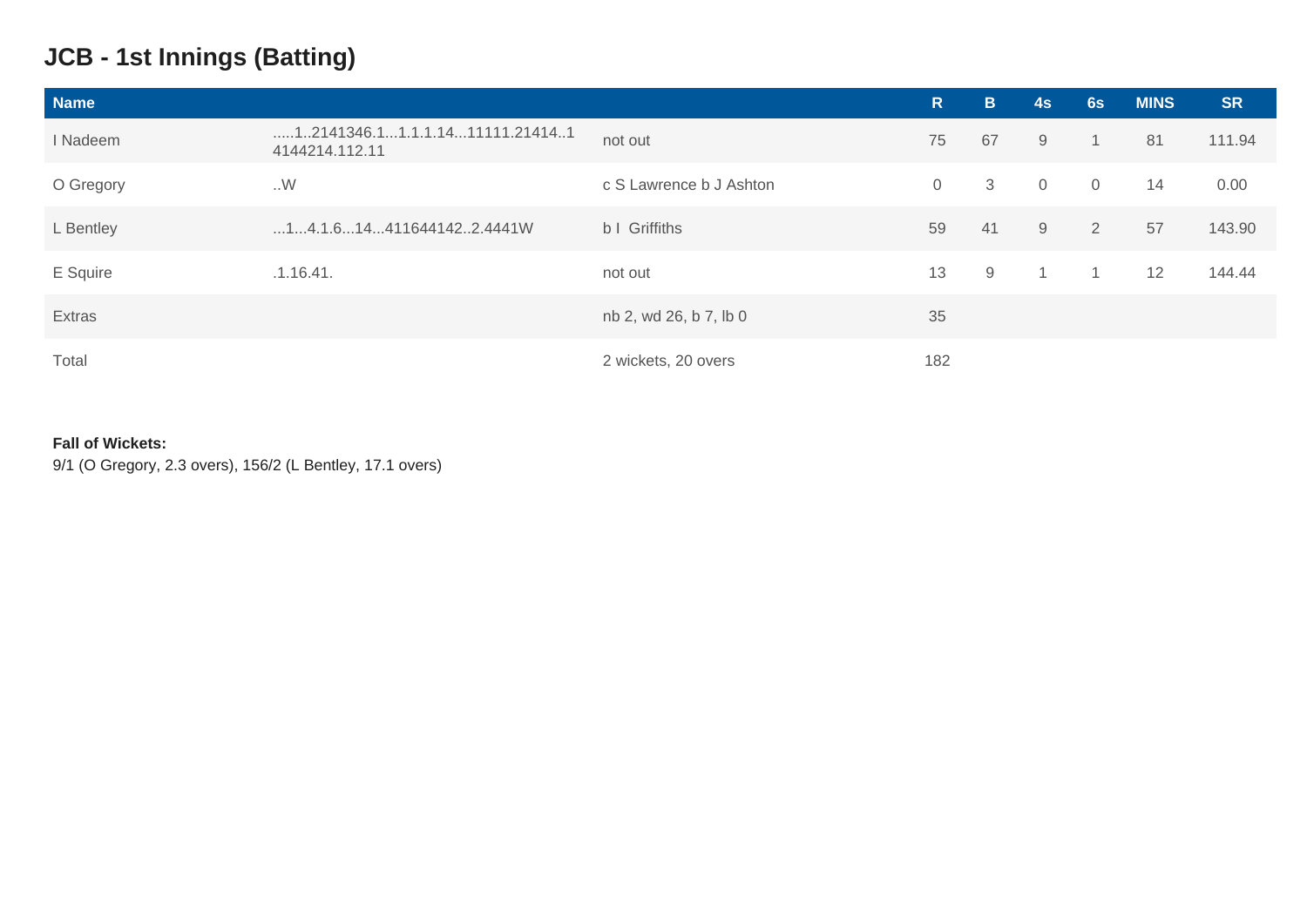# **JCB - 1st Innings (Bowling)**

| <b>Name</b>  |                                                   | $\overline{\mathbf{1}}$       | 2 <sup>1</sup>                | 3 <sup>1</sup>                   | $\overline{\mathbf{4}}$ | 5 <sub>5</sub> | 6 <sup>1</sup> | $\overline{7}$ | 8 | 9 | $10+$ | $\circ$        | M                   | $\mathsf R$ | W              | <b>ECON</b> | <b>EXTRAS</b> |
|--------------|---------------------------------------------------|-------------------------------|-------------------------------|----------------------------------|-------------------------|----------------|----------------|----------------|---|---|-------|----------------|---------------------|-------------|----------------|-------------|---------------|
| J Ashton     | ${\sf R}$<br>$\frac{W}{NB}$<br>WD                 | $\mathbf{1}$                  | $\,$ 5 $\,$<br>$\overline{1}$ | $\overline{7}$<br>$\overline{2}$ | 11                      |                |                |                |   |   |       | $\overline{4}$ | $\mathsf{O}\xspace$ | 24          | $\mathbf{1}$   | 6.00        | 2wd           |
| I Griffiths  | $\begin{array}{c} R \\ W \\ NB \end{array}$<br>WD | $\mathfrak{Z}$                | 14                            | $\frac{2}{1}$                    |                         |                |                |                |   |   |       | $\sqrt{3}$     | $\mathsf O$         | 19          | $\overline{1}$ | 6.33        |               |
| L Cantrill   | $\begin{array}{c} R \\ W \\ NB \end{array}$<br>WD | $\,$ 5 $\,$<br>$\overline{4}$ | $\overline{7}$                | $\,6\,$                          | 19<br>$\overline{2}$    |                |                |                |   |   |       | $\overline{4}$ | $\mathbb O$         | 37          | $\mathbf 0$    | 9.25        | 6wd           |
| J Cartwright | $\frac{R}{W}$<br>${\sf NB}$<br>WD                 | $\,$ 5 $\,$<br>$\overline{2}$ | $\,8\,$<br>$\overline{4}$     | $9\,$<br>$\overline{7}$          |                         |                |                |                |   |   |       | $\sqrt{3}$     | $\mathsf{O}\xspace$ | 22          | $\mathsf{O}$   | 7.33        | 13wd          |
| W Bulmer     | ${\sf R}$<br>$\frac{W}{NB}$<br>WD                 | $\,8\,$                       | 11                            |                                  |                         |                |                |                |   |   |       | $\overline{2}$ | $\mathbb O$         | 19          | $\mathbf 0$    | 9.50        |               |
| T Leighton   | $R$ W<br>NB<br>$\mathsf{WD}$                      | 18                            |                               |                                  |                         |                |                |                |   |   |       | $\mathbf{1}$   | $\mathsf{O}$        | 18          | $\mathsf{O}$   | 18.00       |               |
| M Johnson    | ${\sf R}$<br>$\frac{W}{NB}$<br>WD                 | $\overline{7}$                | 16                            |                                  |                         |                |                |                |   |   |       | $\overline{2}$ | $\mathbb O$         | 23          | $\mathsf{O}$   | 11.50       |               |
| H Oldham     | $\begin{array}{c} R \\ W \\ NB \end{array}$<br>WD | NaN<br>NaN<br>$\frac{5}{5}$   |                               |                                  |                         |                |                |                |   |   |       | $\mathbf{1}$   | $\mathsf{O}\xspace$ | 13          | $\mathbf 0$    | 13.00       | 2nb, 5wd      |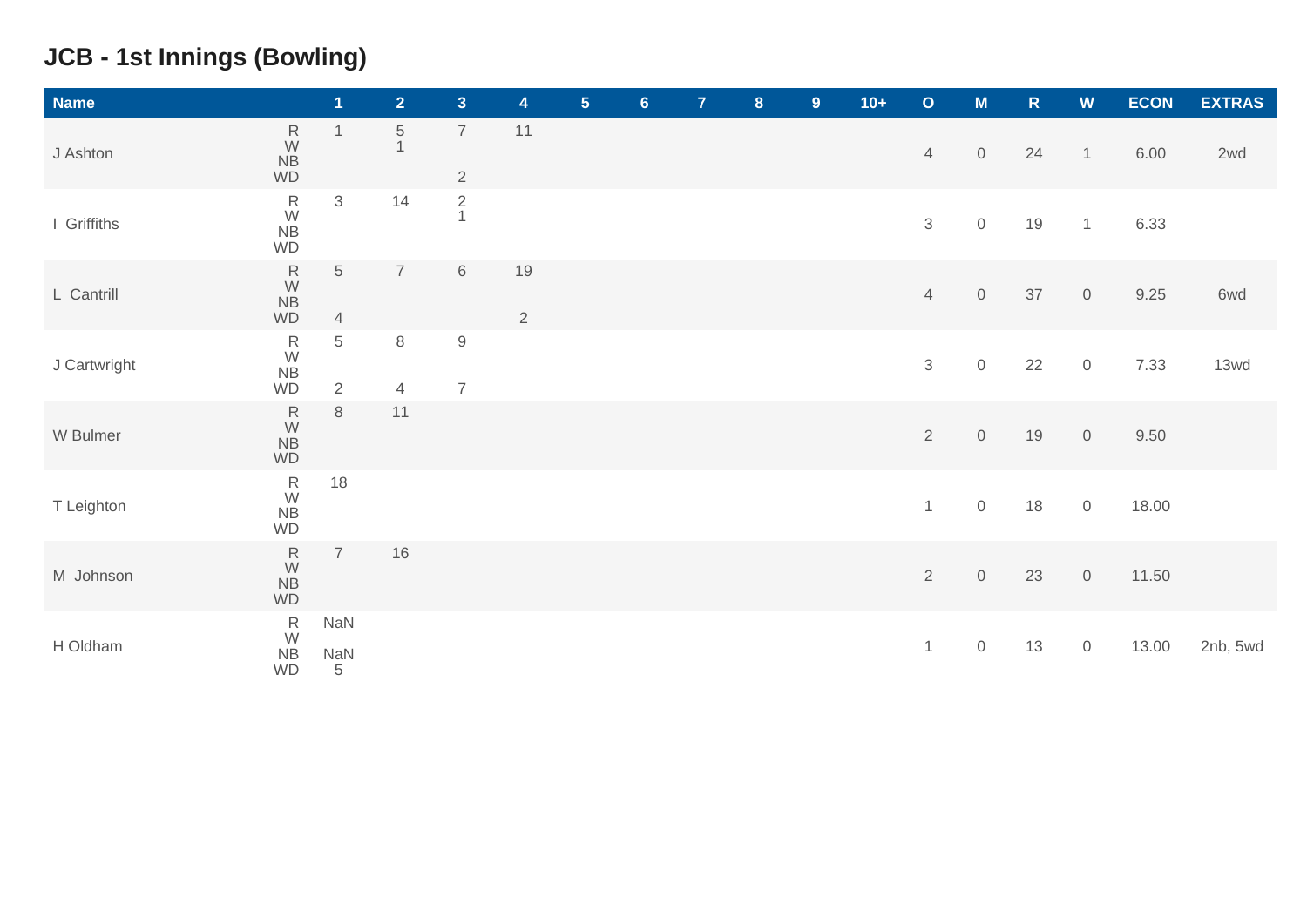# **JCB - 1st Innings (Over-by-over)**

| Over           | <b>Runs</b>     | <b>Wickets</b>      | <b>Bowler(s)</b> | <b>Ball-by-ball</b>                                   |
|----------------|-----------------|---------------------|------------------|-------------------------------------------------------|
| 1              | $\mathbf{1}$    | $\overline{0}$      | J Ashton         | $\bullet\bullet\bullet\bullet\bullet\bullet\text{ }1$ |
| $\overline{2}$ | $\mathfrak{S}$  | $\overline{0}$      | I Griffiths      | $\bullet \bullet 2 1 \bullet \bullet$                 |
| $\mathfrak{S}$ | $\overline{5}$  | 1                   | J Ashton         | $41W \bullet \bullet \bullet$                         |
| $\overline{4}$ | 15              | $\overline{0}$      | I Griffiths      | 3146b                                                 |
| 5              | $7\overline{ }$ | $\mathsf{O}\xspace$ | J Ashton         | $2wd 1 \cdot 4 \cdot$                                 |
| 6              | $9\,$           | $\overline{0}$      | L Cantrill       | 4b 2wd • • 2wd 1                                      |
| $\overline{7}$ | $5\phantom{.0}$ | $\mathsf{O}\xspace$ | J Cartwright     | • $11 • 2wd 1$                                        |
| 8              | $\overline{7}$  | $\overline{0}$      | L Cantrill       | • 1 • 6 • •                                           |
| 9              | 8               | $\overline{0}$      | J Cartwright     | 2wd 4 • 2wd • •                                       |
| 10             | $6\,$           | $\mathsf{O}\xspace$ | L Cantrill       | • 1 1 4 • •                                           |
| 11             | 9               | $\mathsf{O}\xspace$ | J Cartwright     | 1 2wd 2wd • 3wd 1                                     |
| 12             | $\,8\,$         | $\mathsf{O}\xspace$ | W Bulmer         | 14111                                                 |
| 13             | 18              | $\overline{0}$      | T Leighton       | 644121                                                |
| 14             | 11              | $\sigma$            | J Ashton         | 4142                                                  |
| 15             | $9\,$           | $\overline{0}$      | M Johnson        | 4 • 2b 1 2 •                                          |
| 16             | 19              | $\mathsf{O}\xspace$ | L Cantrill       | 4 2wd 1 4 4 4                                         |
| 17             | 16              | $\mathsf{O}\xspace$ | M Johnson        | 442114                                                |
| 18             | $\overline{2}$  | $\mathbf{1}$        | I Griffiths      | $W \cdot 1 \cdot 1 \cdot$                             |
| 19             | 11              | $\mathsf{O}\xspace$ | W Bulmer         | 112 • 16                                              |
| 20             | 13              | $\mathsf{O}\xspace$ | H Oldham         | 1 2nb 4 1 5wd •                                       |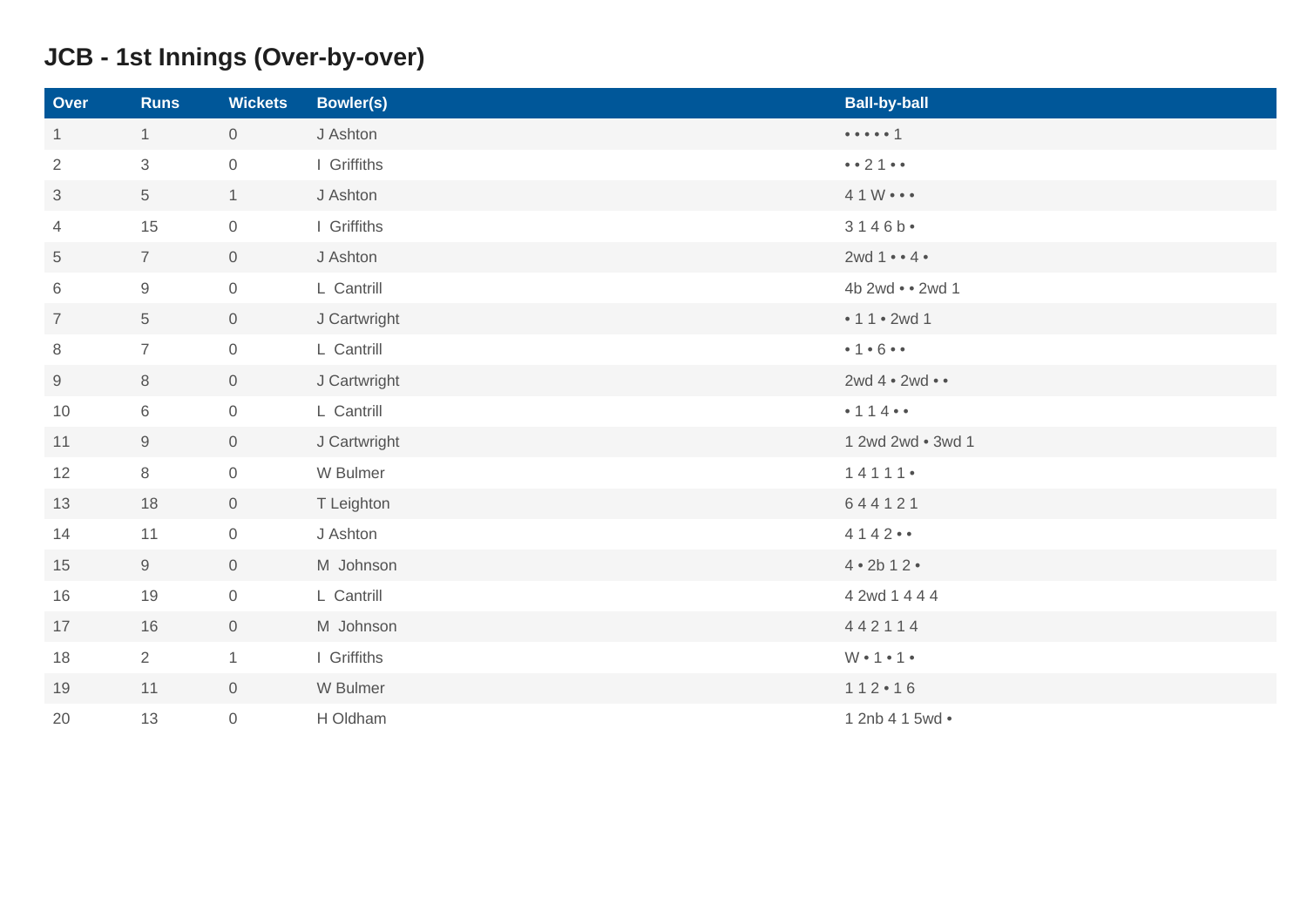### **Thomas Alleynes - 1st Innings (Batting)**

| <b>Name</b>  |                                                   |                           | R              | $\mathbf B$ | 4s             | 6s             | <b>MINS</b> | <b>SR</b> |
|--------------|---------------------------------------------------|---------------------------|----------------|-------------|----------------|----------------|-------------|-----------|
| J Minshall   | $\dots$ 1.1. $\dots$ 4611112111122.11264.1.1<br>W | st & b L Bentley          | 42             | 52          | 2              | 2              | 89          | 80.77     |
| L Cantrill   | 44.4.46.11111114.112.166144.1W                    | c I Nadeem b A Rutterford | 60             | 35          | $\overline{7}$ | 3              | 55          | 171.43    |
| S Lawrence   | .1W                                               | c & b W Brumwell          | $\overline{1}$ | 3           | $\overline{0}$ | $\overline{0}$ | $\sqrt{5}$  | 33.33     |
| J Cartwright | 1.414644.1111W                                    | b L Bentley               | 28             | 15          | $\overline{4}$ | $\mathbf{1}$   | 19          | 186.67    |
| I Griffiths  | 221.4.12                                          | not out                   | 12             | 13          | $\overline{1}$ | $\overline{0}$ | 15          | 92.31     |
| C Beech      | .1                                                | not out                   | $\mathbf{1}$   | 2           | $\overline{0}$ | $\overline{0}$ | 6           | 50.00     |
| Extras       |                                                   | nb 2, wd 14, b 16, lb 4   | 36             |             |                |                |             |           |
| Total        |                                                   | 4 wickets, 20 overs       | 180            |             |                |                |             |           |

#### **Fall of Wickets:**

98/1 (L Cantrill, 11.6 overs), 103/2 (S Lawrence, 12.5 overs), 154/3 (J Cartwright, 16.5 overs), 169/4 (J Minshall, 18.4 overs)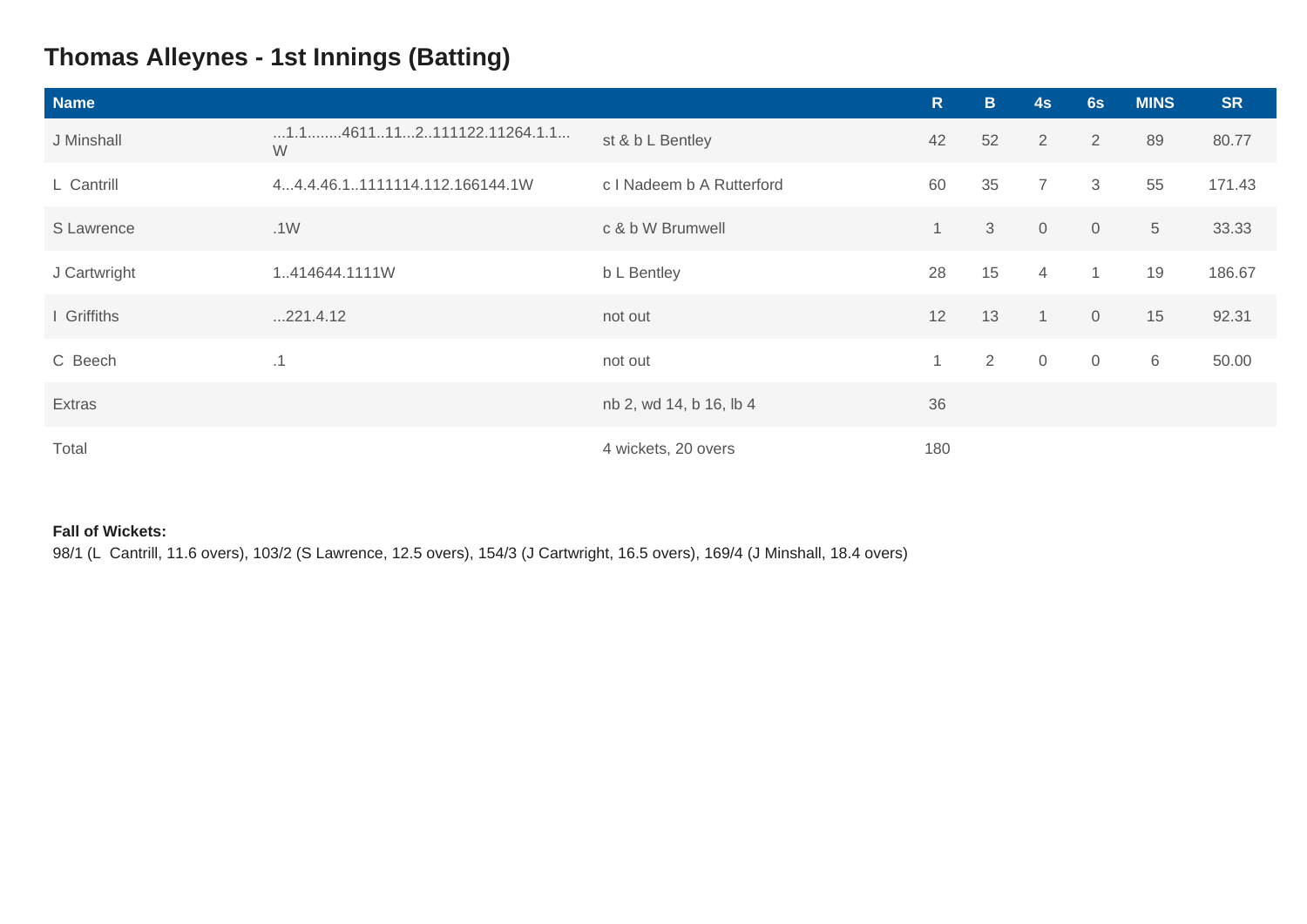# **Thomas Alleynes - 1st Innings (Bowling)**

| <b>Name</b>  |                                                              | $\overline{1}$                                   | 2 <sup>1</sup>                | 3 <sup>1</sup>               | 4                    | 5 <sub>5</sub> | $6\phantom{a}$ | 7 <sup>1</sup> | 8 | 9 | $10+$ | $\circ$        | M                   | $\mathsf R$ | W                   | <b>ECON</b> | <b>EXTRAS</b> |
|--------------|--------------------------------------------------------------|--------------------------------------------------|-------------------------------|------------------------------|----------------------|----------------|----------------|----------------|---|---|-------|----------------|---------------------|-------------|---------------------|-------------|---------------|
| A Rutterford | $\mathsf R$<br>$\frac{W}{NB}$<br><b>WD</b>                   | 5                                                | $\,8\,$                       | 6                            | $10$<br>$\mathbf{1}$ |                |                |                |   |   |       | $\overline{4}$ | $\mathsf O$         | 29          | $\mathbf{1}$        | 7.25        |               |
| E Squire     | ${\sf R}$<br>W<br>NB<br><b>WD</b>                            | $5\phantom{.0}$                                  | $\overline{4}$                | $\overline{5}$               | 17                   |                |                |                |   |   |       | $\overline{4}$ | $\mathsf O$         | 31          | $\mathbf 0$         | 7.75        |               |
| I Nadeem     | ${\sf R}$<br>W<br><b>NB</b><br><b>WD</b>                     | 14                                               | $\mathbf 5$                   | $\hbox{9}$<br>$\overline{2}$ | $\overline{7}$       |                |                |                |   |   |       | $\overline{4}$ | $\mathbf 0$         | 35          | $\mathbf 0$         | 8.75        | 2wd           |
| O Gregory    | $\begin{array}{c} R \\ W \\ NB \end{array}$<br><b>WD</b>     | 5<br>3                                           | $\,6$                         |                              |                      |                |                |                |   |   |       | $\overline{2}$ | $\mathsf O$         | 11          | $\mathbb O$         | 5.50        | 3wd           |
| W Brumwell   | $\overset{\mathsf{R}}{\mathsf{W}}$<br><b>NB</b><br><b>WD</b> | 6<br>$\mathbf{1}$<br>$\mathfrak{S}$              | <b>NaN</b><br><b>NaN</b>      |                              |                      |                |                |                |   |   |       | $\sqrt{2}$     | $\mathsf O$         | 32          | $\mathbf{1}$        | 16.00       | 2nb, 3wd      |
| L Bentley    | $\begin{array}{c} R \\ W \\ NB \end{array}$<br><b>WD</b>     | $\overline{7}$<br>$\mathbf{1}$<br>$\overline{4}$ | $\mathsf 9$<br>$\mathbf{1}$   |                              |                      |                |                |                |   |   |       | $\overline{2}$ | $\mathsf{O}\xspace$ | 16          | 2                   | 8.00        | 4wd           |
| G Bean       | ${\sf R}$<br>W<br>NB<br>WD                                   |                                                  | $\,$ 6 $\,$<br>$\overline{2}$ |                              |                      |                |                |                |   |   |       | $\overline{2}$ | 1                   | $\,6\,$     | $\mathsf{O}\xspace$ | 3.00        | 2wd           |